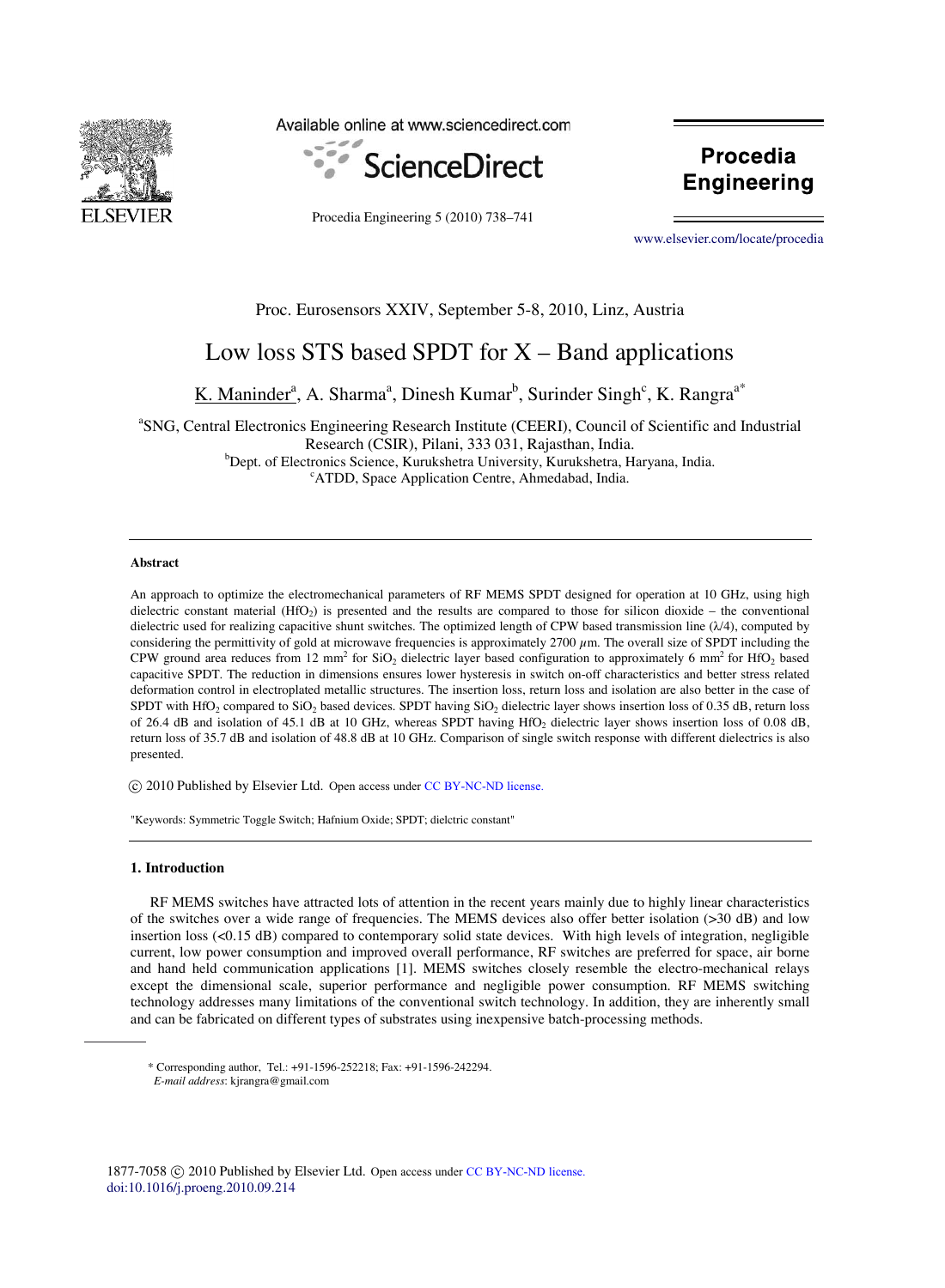SPDT switching circuits are widely employed in microwave and millimeter wave communication systems including signal routing in 'transmit and receive' applications, switched-line phase shifters, and wide-band tuning networks. Traditional integration of GaAs MESFETs and PIN diodes in the SPDT switching circuit [3, 4] is less favorable as it suffers from high insertion loss and low isolation at high frequencies over the GHz range. MEMS SPDT switching circuit involves two capacitive shunt MEMS switches placed a quarter wavelength from the center of the T-junction. When one of the switches is actuated, the virtual RF short is transformed to an open at the Tjunction thus blocking nearly all the signal from passing to that port.

In this paper designing of SPDT has been discussed using Symmetric Toggle Switch (STS) [5]. STS is a capacitive type switch, which is based on push – pull mechanism to obviate the problem of self-biasing and external vibrations. As shown in Fig. 1 the device consists of a pair of micro-torsion actuators placed symmetrically around the transmission line.

### **2. Device Topology and Working Principle of Symmetric Toggle Switch**

Symmetric Toggle Switch (STS) has been used to design SPDT, and an advantage of using high-k dielectric material has been discussed. The impact of change in dielectric material from  $SiO<sub>2</sub>$  having dielectric constant 3.9 to HfO<sub>2</sub> having dielectric constant 20, leads to the compactness in overall size of device with better electrical response. Designing of SPDT by using HfO<sub>2</sub> as a dielectric layer leads to almost 50% dimensional optimization. Fig. 1(a) and (b) shows the 3-D view and working principle of STS. STS is a capacitive switch based on 50Ω CPW configuration with torsion springs of movable membrane anchored to the ground planes of CPW. The bridge structure consists of two micro-torsion actuators, which are connected to each other through levers and an over-lap area. The membrane



Fig 1(a): 3-D view and, (b): Working Principle of Symmetric Toggle Switch.

is at a gap of  $3 \mu$ m from central conductor. The pairs of inner and outer actuation electrodes of two micro torsion actuators are electrically shorted together by polysilicon lines and are called "pull-in" and "pull-out" electrodes respectively. As shown in Fig. 1(b) when no bias voltage is applied, bridge is at a height of 3  $\mu$ m from transmission line. Bias voltage applied at the inner electrodes, forces the bridge to make a contact with transmission line dielectric and switch provides isolation (off-state of STS), whereas when bias voltage is applied at the outer electrodes, bridge clamps to a height which is double the zero bias height of the bridge, giving low insertion loss (on-state of STS). Eq. 1 describes the pull-in voltage in terms of geometrical dimensions of movable bridge.

( ) .............................. )1( 6 2 2 2 1 .0 33 2 0 0 .2 <sup>3914</sup> ⎥ ⎥ ⎦ ⎤ ⎢ ⎢ ⎣ ⎡ ⎟ ⎟ ⎠ ⎞ ⎜ ⎜ ⎝ ⎛ + − = − *bh l L t l t b t h L g W E Pull in V* ε ν

where, L and W are length and width of actuation electrodes,  $g_0$  is the gap, E is the Young's modulus of movable membrane material and l, b, h,  $l_t$ ,  $b_t$ ,  $h_t$  are lever and spring dimensions respectively [5,6].

The transmission coefficient (S21) for a shunt switch when modelled as limped capacitance is given by [7]

$$
|S_{21}|^2 = 1/[1 + {\omega C Z_0 / 2}^2] \dots
$$
 (2)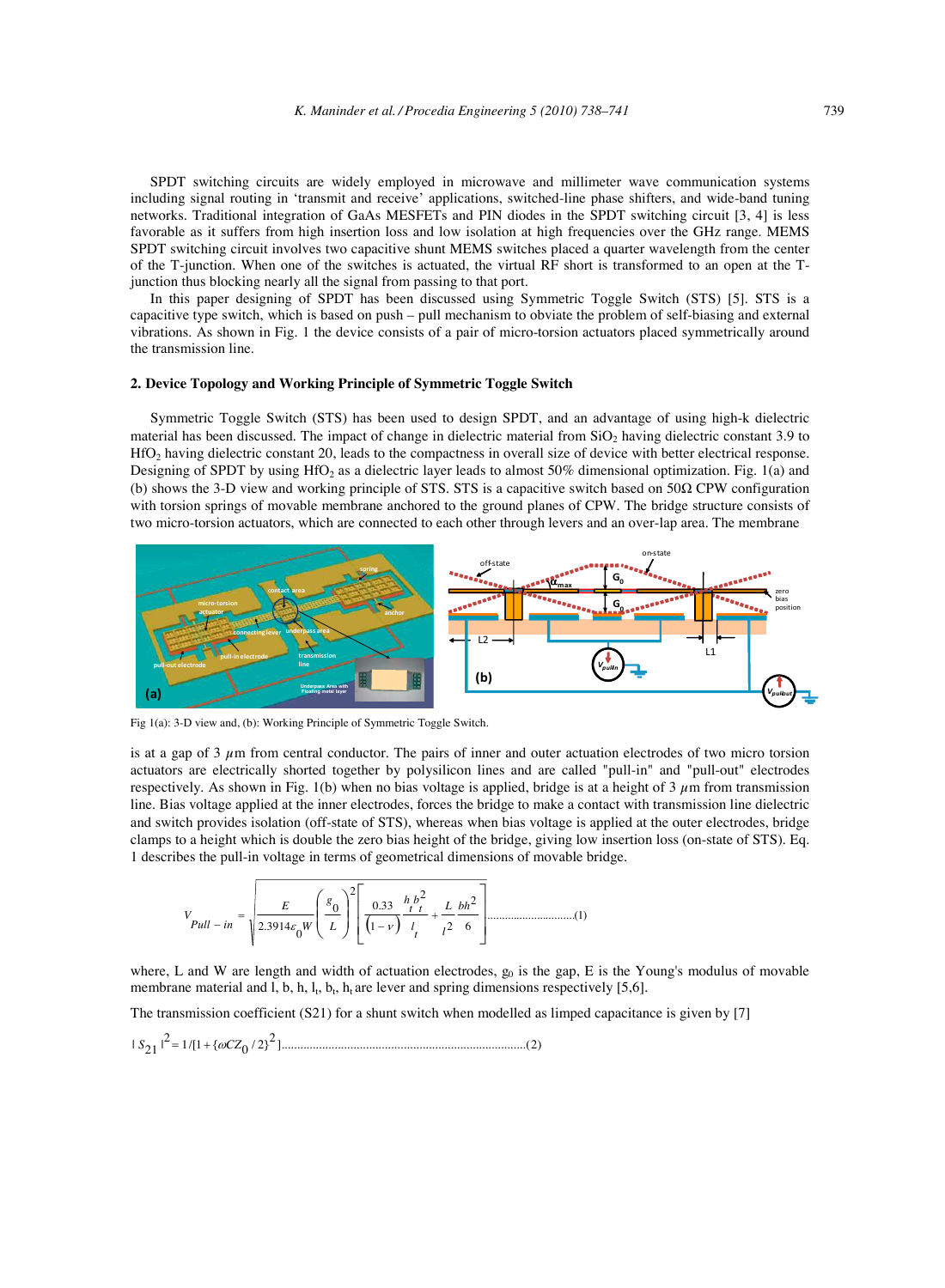

Fig 2 (a): Layout of SPDT, (b) Simulated 3-D view of SPDT, designed for X-Band, having best performance at 10 GHz.

Wher,e  $Z_0$  represents the characteristic impedance of the line, *C* the capacitance of the switch and  $\omega =2\pi f$ , the radian frequency. Insertion loss and the isolation are given by  $-S_{21}[dB]$  in on and off states respectively and are one of the prime measures for performance of a device. In switching from on to off state the frequency changes abruptly from insertion loss mode to isolation mode or vice versa. The operating range of the device is thus characterized by the ratio of frequencies in two states expressed as:

............................( )3 *d d air up down isolation insertion loss t g C C f f* <sup>ε</sup> = =

Where,  $t_d$  is the dielectric layer thickness,  $g_{air}$  gap between the beam and bottom dielectric layer,  $\varepsilon_d$  = dielectric constant of the layer. Most of the devices designed with  $SiO<sub>2</sub>$  dielectric layers have the capacitance ratio around 100-120. For higher isolation (> 40dB) and lower insertion loss (< 0.1dB) capacitance ratios in range of 400-600 are required. Among the three process parameters in equation [5], the air gap and dielectric thickness are limited by the pull-in voltage range and break down voltage of the dielectric respectively. Thus it is imperative to use high dielectric constant material such as HfO<sub>2</sub> (19-27), tantalum oxide (21-28) or strontium titanate oxide (180-300) to have higher capacitance ratio. Hafnium oxide (HfO<sub>2</sub>) being developed as next generation MOS gate oxide (19 - 25) has excellent process compatibility with concurrent IC technology. Dielectric strength higher than 10MV/cm, implies possible use of thinner layers to achieve better isolation. It also shows better resistance to dielectric charging, a major concern in capacitive MEMS switches. Pinhole-free HfO<sub>2</sub> films with thickness less than 100 nm can be deposited and pattered easily.

# **3. SPDT Design & Optimization**

SPDT, as shown in Fig.2 has been designed for 10 GHz using two switches. For transmission line length calculations  $(\lambda/4)$ , permittivity of gold at microwave frequencies has been considered, which gives a quarter wavelength of approximately 2700  $\mu$ m. Incorporation of HfO<sub>2</sub> in individual switches and optimization of physical dimensions over the desired frequency range leads to almost 50% reduction in dimensions compared to structures



Figure 3: (a) Electrical performance of SPDT (SiO2 dielectric layer) and switch1 in on-state and switch 2 in off-state. (b) Electrical performance of SPDT (HfO<sub>2</sub>), with switch 1 in on-state and switch 2 in off-state. Insertion loss, return loss and isolation are better in the case of SPDT (HfO<sub>2</sub>) compared to SPDT with  $SiO<sub>2</sub>$  as a dielectric layer.